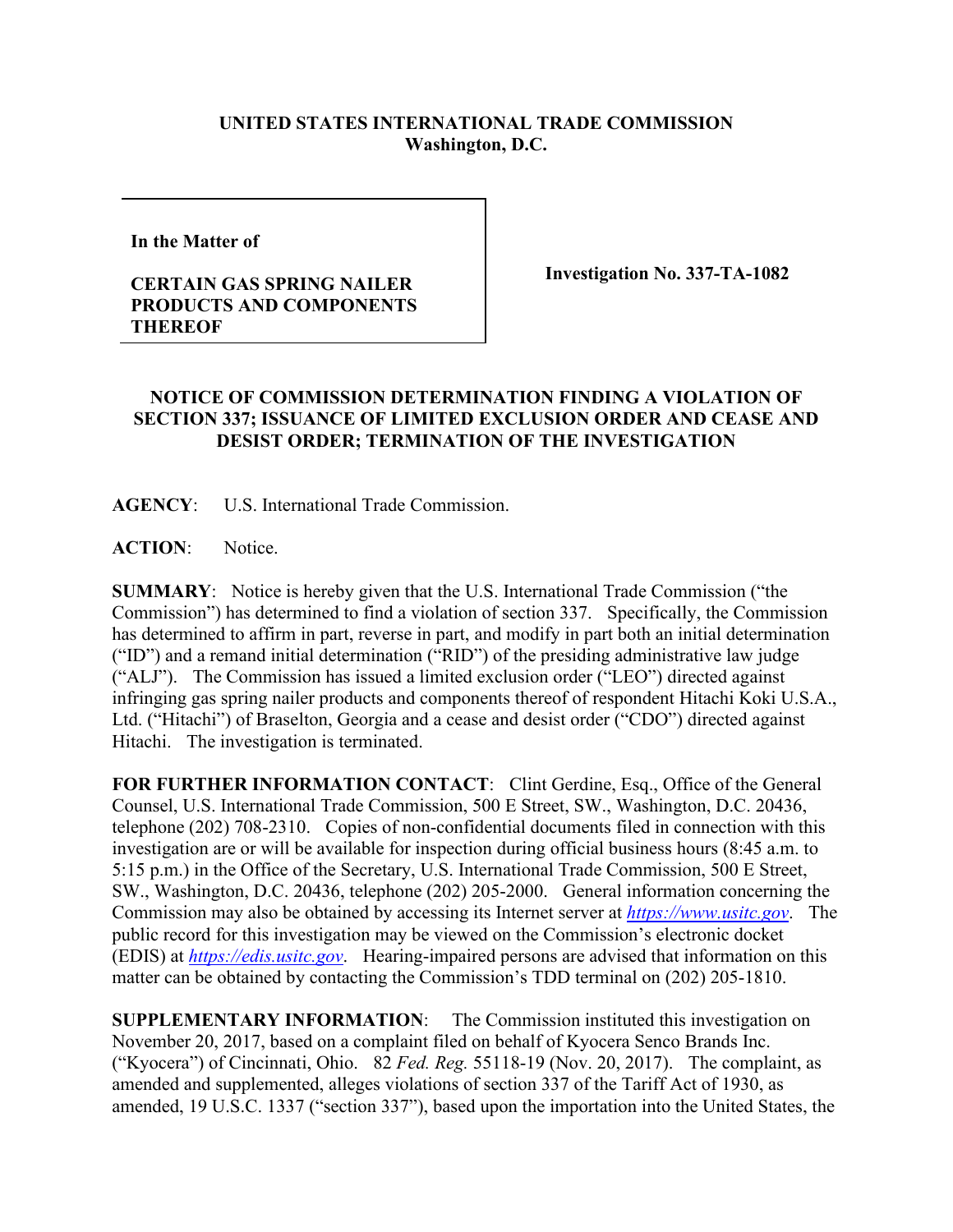sale for importation, and the sale within the United States after importation of certain gas spring nailer products and components thereof by reason of infringement of certain claims of U.S. Patent Nos. 8,011,547 ("the '547 patent"); 8,267,296 ("the '296 patent"); 8,27,297 ("the '297 patent"); 8,387,718 ("the '718 patent"); 8,286,722 ("the '722 patent"); and 8,602,282 ("the '282 patent"). The complaint further alleges the existence of a domestic industry. The Commission's notice of investigation named Hitachi as a respondent. The Office of Unfair Import Investigations is not participating in the investigation. The '547 patent has been terminated from the investigation and the notice of investigation was amended to add claim 30 of the '297 patent to the investigation. Order No. 13 (June 4, 2018), *unreviewed by* Comm'n Notice (June 22, 2018); Order No. 15 (June 19, 2018), *unreviewed by* Comm'n Notice (July 9, 2018), 83 *Fed. Reg.* 32685-66 (July 15, 2018). Prior to the evidentiary hearing, the parties stipulated that the '718 patent is the only remaining patent at issue because no violation could be shown as to the '296, '297, '722, and '282 patents based on an evidentiary ruling limiting the Kyocera's expert's testimony. *See* ID at 1-2. At the hearing, Kyocera asserted claims 1, 10, and 16 (the "asserted claims") of the '718 patent. *Id.* at 2, 21.

On June 7, 2019, the ALJ issued a final ID finding no violation of section 337 as to the '718 patent based on non-infringement and the failure of Kyocera to establish the existence of a domestic industry ("DI") that practices the '718 patent. Specifically, the ID finds that Kyocera failed to show that the accused products or the domestic industry products practice the asserted claims. The ID also finds that Kyocera satisfied the economic prong of the DI requirement under section 337(a)(3)(B). The ID also includes a recommended determination on remedy and bonding ("RD") during the period of Presidential review. The RD recommends an LEO directed to gas spring nailer products and components thereof that infringe the asserted claims of the '718 patent, and recommends a CDO directed against Hitachi. The RD does not recommend imposing a bond.

On August 14, 2019, the Commission determined to review the ID in part and remand in part. *See* Comm'n Notice (Aug. 14, 2019). Specifically, the Commission determined to review the ID's finding that Kyocera did not establish: (1) either direct or induced infringement of the asserted claims of the '718 patent, and (2) practice of the asserted claims by the DI products to satisfy the DI requirement. The Commission also determined to review the ID's finding that Kyocera has satisfied the economic prong of the DI requirement. *Id.* The Commission remanded the issues of whether Kyocera has established, by a preponderance of the evidence, that: (1) the remaining limitations (irrespective of the "system controller" limitation, *i.e.*, "a circuit configured to control operation based on received input signals") of the asserted claims of the '718 patent are met by the accused products; (2) the remaining limitations of the asserted claims are practiced by the DI products ("the DI products"); and (3) Hitachi induced infringement of the asserted claims. *Id.*

On October 28, 2019, the ALJ issued an RID finding no violation of section 337 as to the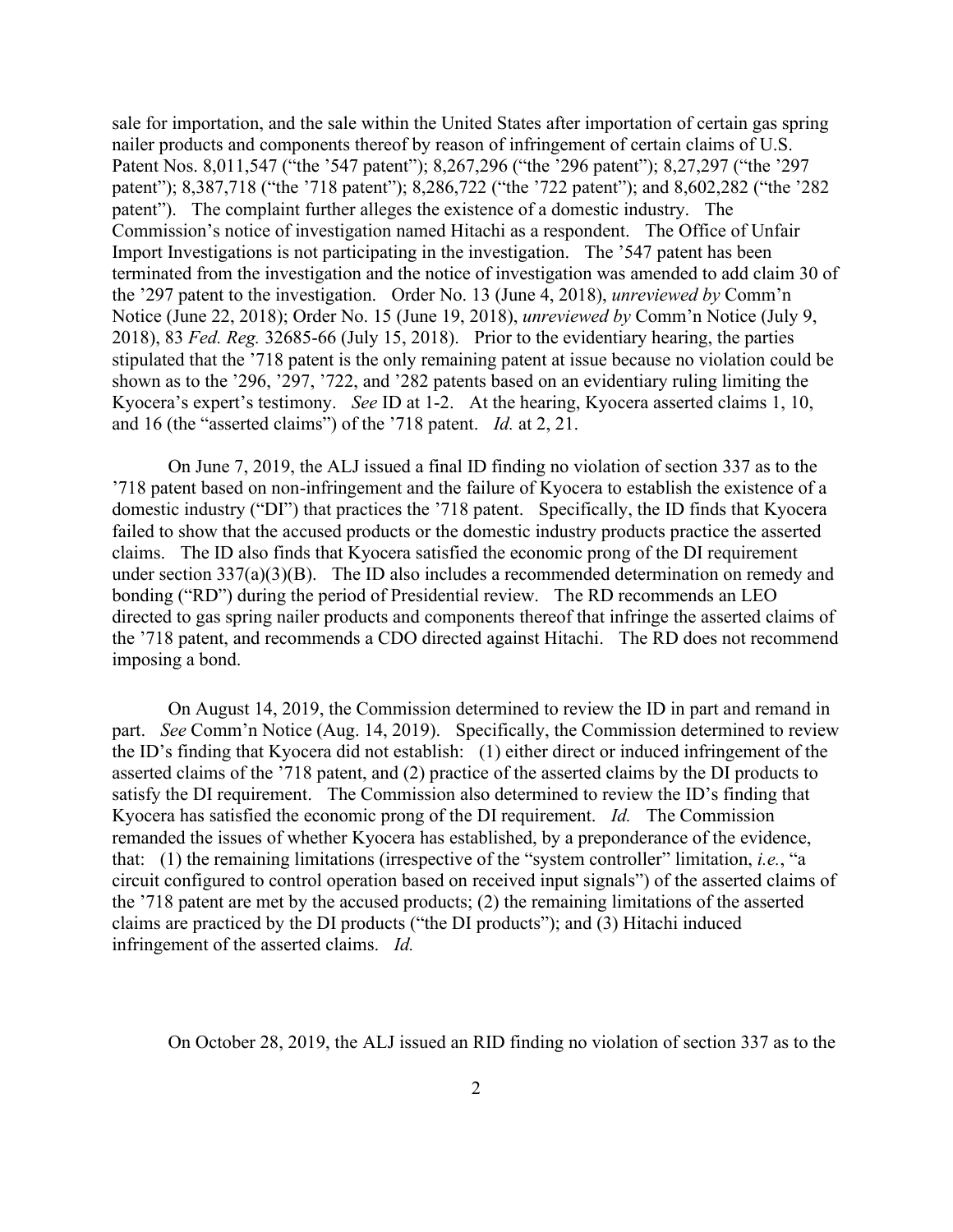'718 patent based on non-infringement and the failure of Kyocera to establish the existence of a domestic industry that practices the '718 patent. Specifically, the RID finds that: (1) neither the accused products nor the DI products satisfy the "displacement volume" limitation (*i.e.*, " (A) a hollow cylinder comprising a cylindrical wall with a movable piston therewith, said hollow cylinder containing a displacement volume created by a stroke of said piston") and the "initiating a driving cycle" limitation (*i.e.*, "initiating a driving cycle by pressing said exit end against a workpiece and actuating said trigger, thereby causing said fastener driving mechanism to force the driver member to move toward said exit end and drive a fastener into said workpiece") of the asserted claims; and (2) Kyocera failed to establish that Hitachi possesses the requisite specific intent to induce infringement of the claims.

On November 12, 2019, Kyocera petitioned, and Hitachi contingently petitioned, for review of the RID. On November 20, 2019, Kyocera and Hitachi each filed a response in opposition to the other party's petition for review.

On December 12, 2019, the Commission determined to review the RID in part. Specifically, the Commission determined to review the RID's finding that Kyocera did not establish: (1) direct infringement of the asserted claims with respect to the "displacement volume" and "initiating a driving cycle" limitations; (2) practice of the asserted claims by the DI products with respect to these limitations; and (3) induced infringement of the asserted claims. 84 *Fed. Reg.* 69391-92 (Dec. 18, 2019). The Commission determined not to review the remainder of the RID. *Id.* The Commission also requested the parties to respond to certain questions concerning the issues under review with respect to the ID and RID, and requested written submissions on the issues of remedy, the public interest, and bonding from the parties and interested non-parties. *Id.*

On January 3 and 10, 2020, Kyocera and Hitachi each filed a brief and a reply brief, respectively, on all issues for which the Commission requested written submissions. Having reviewed the record in this investigation, including the final ID, the RID, and the parties' written submissions, the Commission has determined to find a violation of section 337. Specifically, the Commission has determined that: (1) the accused and DI products meet the "system controller," "displacement volume," and "initiating a driving cycle" limitations of the asserted claims 1, 10, and 16 of the '718 patent, and therefore the accused products infringe these claims; (2) the DI products practice these claims and therefore Kyocera has satisfied the technical prong of the DI requirement; (3) Hitachi has induced infringement of the asserted claims; and (4) Kyocera has satisfied the economic prong of the DI requirement under section  $337(a)(3)(C)$ . The Commission reverses the ID's and RID's findings to the contrary and takes no position on the ID's finding that Kyocera has satisfied the economic prong of the DI requirement under section  $337(a)(3)(B)$ . Accordingly, the Commission finds a violation based on Hitachi's induced infringement of the asserted claims. The Commission has issued an opinion explaining the basis for the Commission's determination.

 Having found a violation of section 337 as to the '718 patent, the Commission has determined that the appropriate form of relief is an LEO prohibiting the entry of unlicensed gas